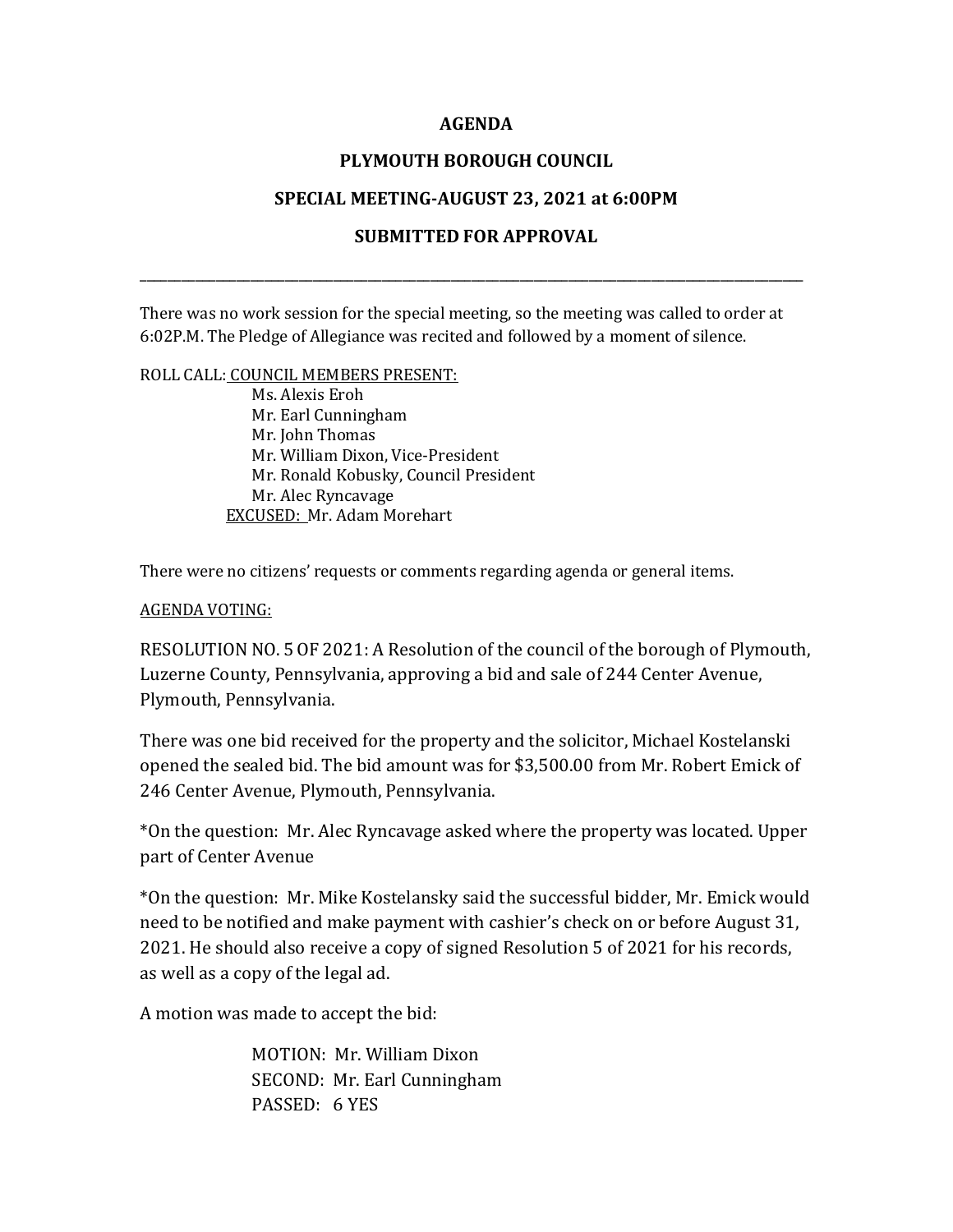Council President, Ron Kobusky informed the audience that although the property at 154 Nesbitt Lane was also put out for bid, no received no bids were received.

Whereas, at the August 10, 2021 meeting one bid was received and opened for the Church Street Parking Lot Driveway Installation Project;

Whereas, said bid was tabled for review by the Borough Engineer, PennEastern Engineers, LLC;

Whereas, the engineer has determined the bid meets the bidding specifications;

Therefore, I move to have council award to the lowest and only responsible bidder, Kriger Construction, Inc., 7 Oakwood Drive, Scranton, PA. 18504, a contract for the aforementioned project an amount of \$3,600.00;

This award is contingent upon the above-named contractor complying with all requirements placed upon the successful bidder as specified in the instruction to bidder within the time period set forth in the bid documents. The Borough Engineer is directed to provide written notice of this award to the contractor specified herein above.

> MOTION: Mr. William Dixon SECOND: Mr. John Thomas PASSED: 6 YES

A motion to ratify the payment of invoice 33079, dated August 17, 2021, from Compressed Air Systems, Inc., in the amount of \$13, 383.00 for the items on the attached invoice from the Fire Grant Account. This payment was required to be made prior to this meeting in order to comply with the September1, 2021 Grant time deadline to submit bills and copies of proof of payment.

> MOTION: Ms. Alexis Eroh SECOND: Mr. Adam Morehart PASSED: 6 YES

A motion was made to accept the regular meeting minutes from August 10, 2021.

MOTION: Mr. Earl Cunningham SECOND: Mr. Alec Ryncavage PASSED: 6 YES

A motion to adjourn was made at 6:11PM by Mr. Earl Cunningham